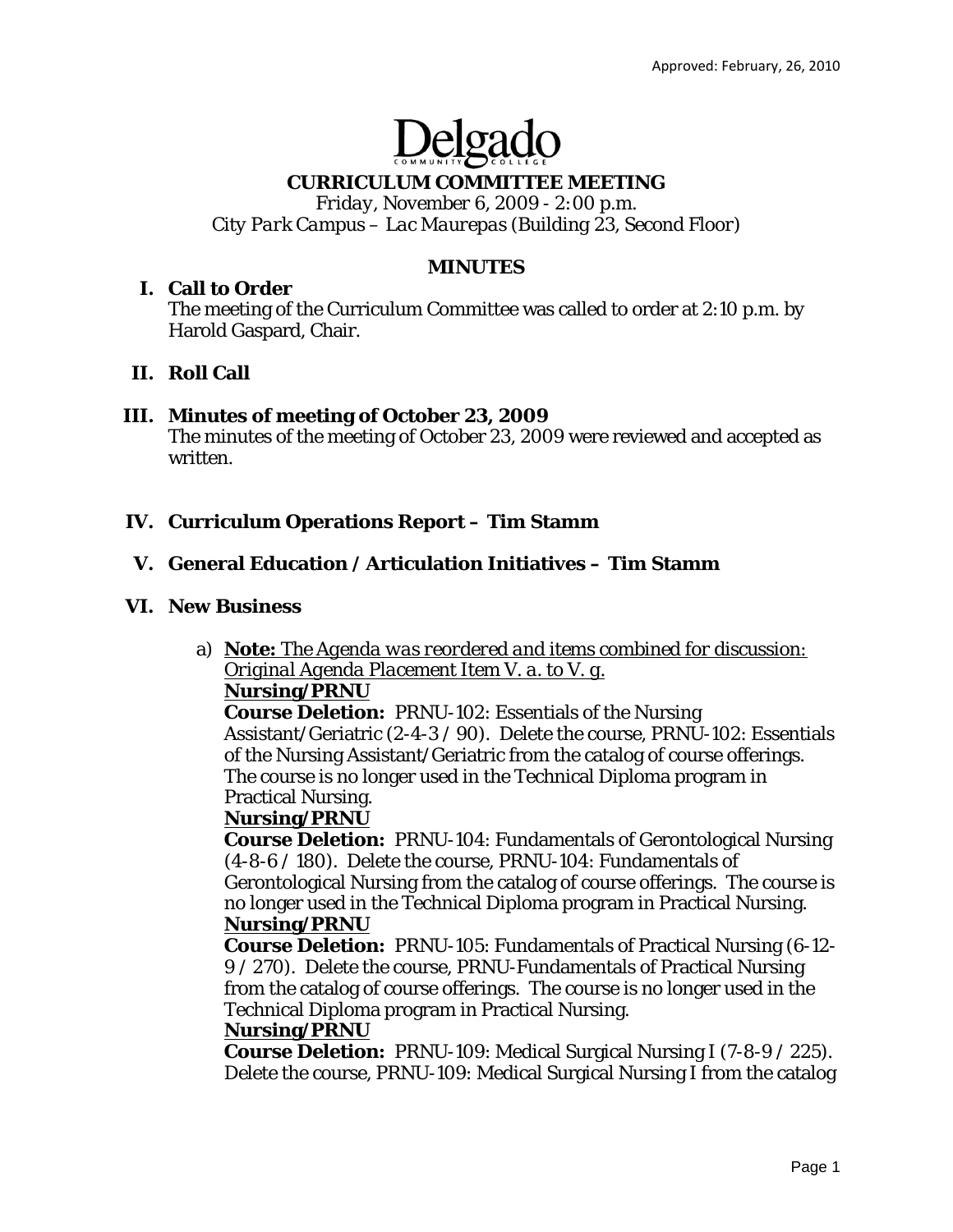of course offerings. The course is no longer used in the Technical Diploma program in Practical Nursing.

#### **Nursing/PRNU**

**Course Deletion:** PRNU-120: Medical Surgical Nursing II (9-24-15 / 495). Delete the course, PRNU-120: Medical Surgical Nursing II from the catalog of course offerings. The course is no longer used in the Technical Diploma program in Practical Nursing.

## **Nursing/PRNU**

**Course Deletion:** PRNU-126: Special Needs: Obstetrics, Pediatrics, and Mental Health Nursing (7-8-9 / 225). Delete the course, PRNU-126: Special Needs: Obstetrics, Pediatrics, and Mental Health Nursing from the catalog of course offerings. The course is no longer used in the Technical Diploma program in Practical Nursing.

## **Nursing/PRNU**

**Course Deletion:** PRNU-127: Career Readiness (2-0-2 / 30). Delete the course, PRNU-127: Career Readiness from the catalog of course offerings. The course is no longer used in the Technical Diploma program in Practical Nursing. **[Motion: Anne Lavance; Second: Warren Puneky; Carried Unanimously].** 

b) *Note: The agenda was reordered Original Agenda Placement Item V. h. Allied Health/EMTE*

**New Course:** EMTE-150: Emergency Telecommunicator (3-1-3 / 60). Creation of a new course, EMTE-150: Emergency Telecommunicator. The course is designed to introduce the components necessary to prepare the student for entry into public /health services employment as an Emergency Telecommunicator (ETC). Curriculum is standards-based with interactive multimedia and hands on activities. Topics include introduction to roles and responsibilities of the ETC, ETC technologies, interpersonal communications, telecommunication essentials, caller management, police-fire-medical call classifications, man-made and natural catastrophic events**. [Motion: Anne LaVance; Second: Ray Gisclair; Carried Unanimously].** 

c) *Note: The Agenda was reordered Original Agenda Placement Item V. i.*  **Allied Health/FSED**

**New Course:** FSED-169: Funeral Directing Practicum (0-8-1 / 120). Creation of a new course, FSED-169: Funeral Directing Practicum. The course is designed to give the student an opportunity to apply the theoretical aspects learned in the classroom to the practical aspects of funeral directing. The course will be required in the Associate of Applied Science degree program in Funeral Service Education. **[Motion: Anna LaVance; Second: Warren Puneky; Carried Unanimously].**

d) *Note: The Agenda was reordered Original Placement Item V. j*. **Allied Health/FSED Course Revision:** FSED-130: Dynamics of Grief. Revise the course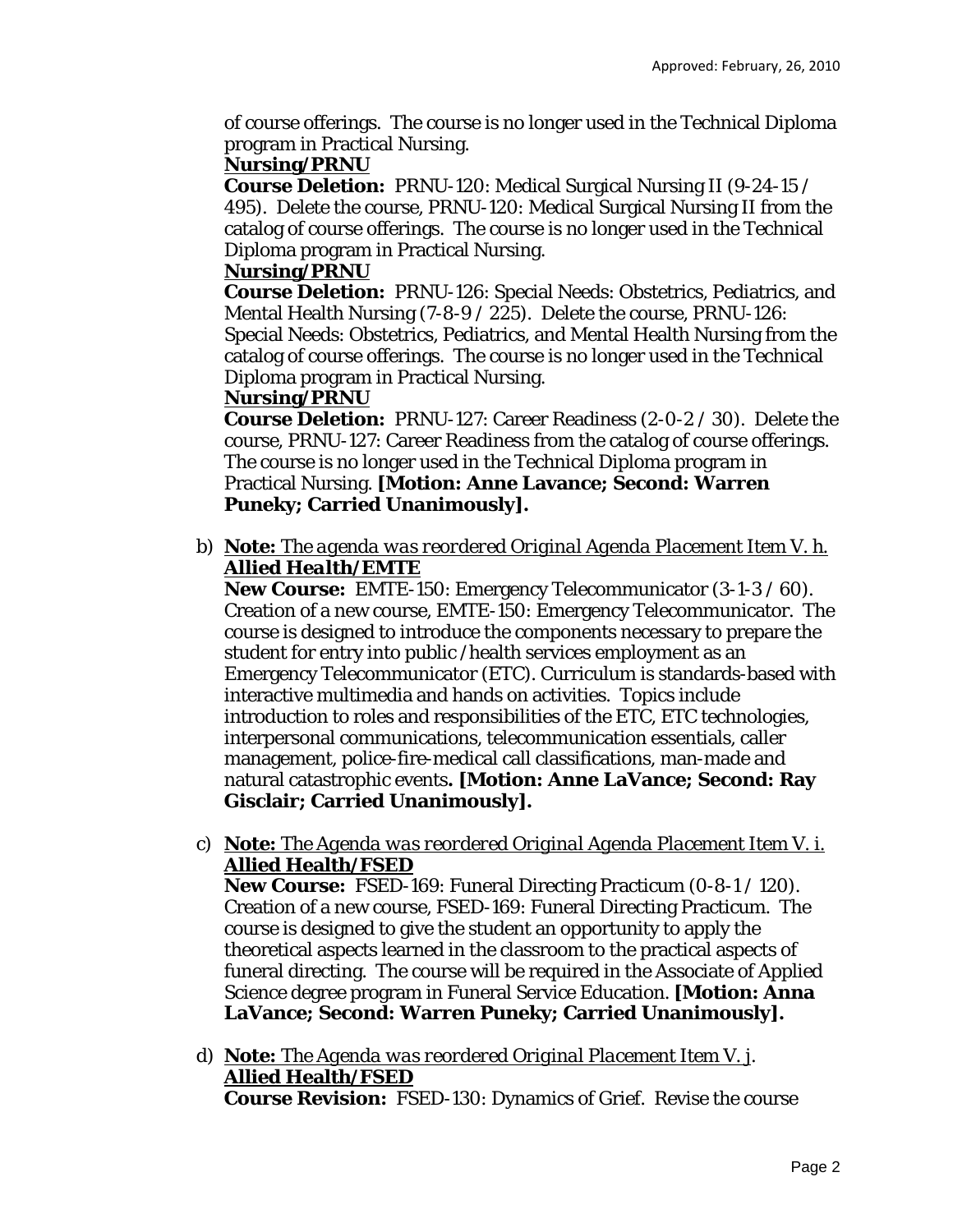lecture-lab-credit/contact hours of FSED-130: Dynamics of Grief **from** 3-0-3 / 45 **to** 2-0-2 / 30. The hour reductions accurately reflect actual course content. **[Motion: Anne LaVance; Second: Warren Puneky; Carried Unanimously].** 

e) *Note: The Agenda was reordered Original Placement Item V. k* **Allied Health/FSED**

**Program Revision:** Associate of Applied Science in Funeral Service Education. Revise the Associate of Applied Science degree program in Funeral Service Education as follows: Add: FSED-169: Funeral Directing Practicum to Required Courses in Major; Delete: MANG-222: Small Business Management from Required Related Courses; Add: BUSG-115: Starting a New Business to Required Related Courses. Total credit hours for the program remain at 72. **[Motion: Patricia Egers; Second: Ray Gisclair; Carried Unanimously].** 

f) *Note: The Agenda was reordered and the items combined for discussion: Original Agenda Placement Item V. l. to V. o.*

# **Business & Technology/ENVS**

**New Course:** ENVS-101: Introduction to the Built Environment (3-0-3 / 45). Creation of a new course, ENVS-101: Introduction to the Built Environment. The course provides the fundamentals and techniques relating to the built environment and sustainable construction. Includes observational and architectural drawing, geometry for building design, sustainable design and construction principles and techniques, energy assessment and sustainable architecture in a heritage context.

## g) **Business & Technology/ENVS**

**New Course:** ENVS-102: Building Materials (3-0-3 / 45). Creation of a new course, ENVS-102: Building Materials. The course provides an overview of the theory and practice in the selection and use of materials relating to the built environment and sustainable construction. Covers brick, timber, ornamental iron and millwork, plasterwork, lime mortar, and paint.

## h) **Business & Technology/ENVS**

**New Course:** ENVS-103: Collaborative Planning for the Built Environment (3-0-3 / 45). Creation of a new course, ENVS-103: Collaborative Planning for the Built Environment. The course introduces the theory, methodology and practice relating to collaboration in the planning and design of the built environment. Emphasizes Enquiry by Design (EbD) or charette process. Includes identification of collaborative participants, public consultation, drawing and modeling, working drawings, cutting lists and final design selection.

## i) **Business & Technology/ENVS**

**New Course:** ENVS-104: Practicum I (0-12-3 / 180). Creation of a new course, ENVS-104: Practicum I. The course allows the Student Apprentice to enhance skills in traditional building craftsmanship by working fulltime (40 hours per week) on live construction work site with an integrated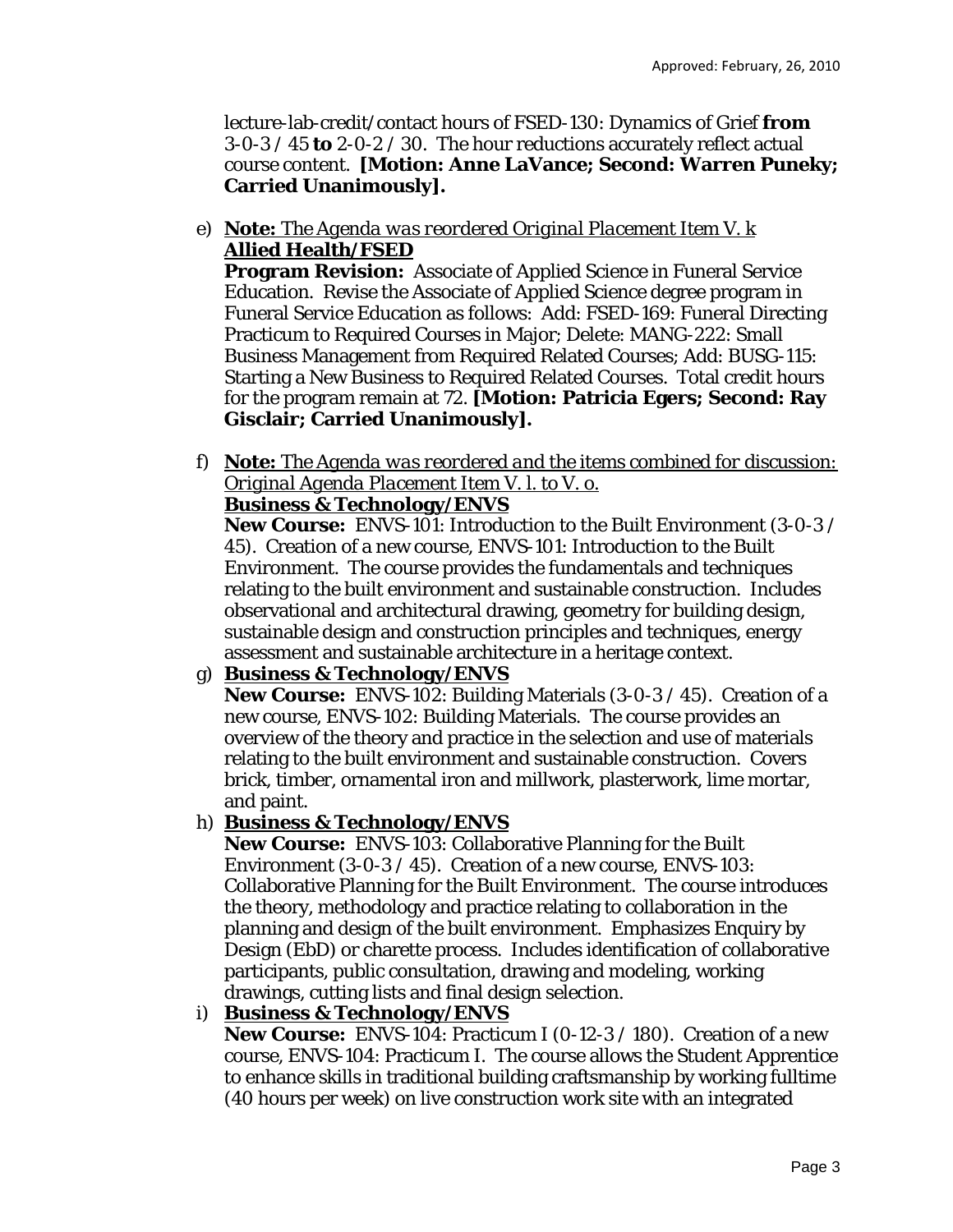design team of Architects, contractors, academics in historic preservation and mechanical and structural engineers applying built environment and sustainable construction techniques to the restoration of a historic New Orleans property. **[Motion: Leroy Kendrick; Second: Ray Gisclair; Carried Unanimously].** 

# j) *Note: The Agenda was reordered and the items combined for discussion: Original Agenda Placement Items V.p. to V.s*

#### **Business & Technology/ENVS**

**New Course:** ENVS-105: Practicum II (0-32-9 / 480). Creation of a new course, ENVS-105: Practicum II. The course allows the Student Apprentice to enhance skills in traditional building craftsmanship by working fulltime (40 hours per week) on live construction work site with an integrated design team of Architects, contractors, academics in historic preservation and mechanical and structural engineers applying built environment and sustainable construction techniques to the restoration of a historic New Orleans property.

#### **Business & Technology/ENVS**

**New Course:** ENVS-106: Practicum III (0-12-3 / 180). Student Apprentice will further enhance their skills in traditional building craftsmanship by working fulltime (40 hours per week for two weeks) on live construction work site in a pre-selected Historic Royal palace or Cathedral in the United Kingdom. This course also includes field observation in the United Kingdom.

#### **Business & Technology/ENVS**

**Final Approval of Curriculum:** Certificate of Technical Studies in Environmental Studies / The Built Environment. Final Approval of the Curriculum Outline for the Certificate of Technical Studies program in Environmental Studies / The Built Environment. The twenty-four (24) credit hour Certificate of Technical Studies program was approved by the Louisiana Community & Technical College System Board of Supervisors and by the Board of Regents for Louisiana Higher Education.

#### **Business & Technology/ENVS**

**Catalog Description:** Certificate of Technical Studies in Environmental Studies / The Built Environment. Approval of the Catalog Description of the Certificate of Technical Studies program in Environmental Studies / The Built Environment: "The Certificate of Technical Studies program in Environmental Studies will allow students to explore options in sustainable design, sustainable construction, energy assessment, policy, law, economics, social aspects, and the interactions of human beings and the natural environment. The program will also examine sustainable architecture in a heritage context. The Built Environment curriculum is based on a model developed by The Prince's Foundation for the Built Environment and widely used in the United Kingdom. Environmental Studies programs focus on environment-related issues using scientific, social scientific, or humanistic approaches to construction, design,